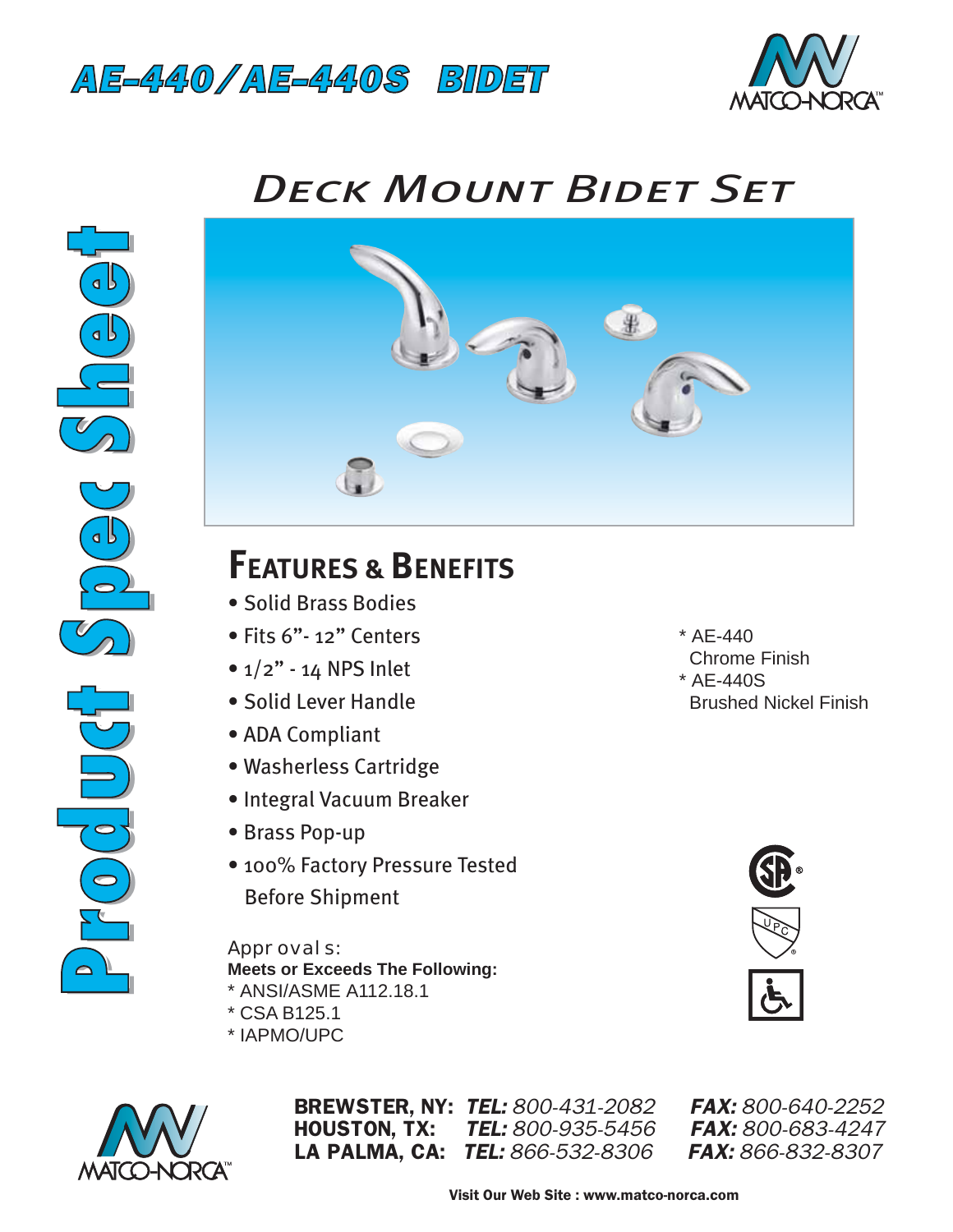



| No<br>123456                                                            | <b>Part Title</b><br>Handle<br>Screw<br><i><u><b>Insert</b></u></i><br>Insert                              | <b>Material</b><br>Zinc<br>Stainless Steel<br>Rubber<br>Rubber                                               |
|-------------------------------------------------------------------------|------------------------------------------------------------------------------------------------------------|--------------------------------------------------------------------------------------------------------------|
| 7<br>8<br>9<br>10 <sup>1</sup>                                          | Insert<br>Screw<br><b>Extension Stem</b><br><b>Extension Stem</b><br><b>Retainer Nut</b><br>Handle Flange  | Rubber<br><b>Brass</b><br>Plastic+30%Fik<br>Plastic+30%Fik<br>Zinc<br><b>Brass</b>                           |
| $\frac{11}{12}$<br>$\frac{13}{13}$<br>$1\overline{4}$<br>15<br>16<br>17 | Seal<br>Seal<br>Washer<br>Lock Nut<br>Screw<br>Cartridge Brass/C<br>Cone Washer(Seal) Rubber               | Rubber<br>Rubber<br><b>Stainless Steel</b><br><b>Brass</b><br><b>Stainless Steel</b><br><b>Brass/Ceramid</b> |
| 18<br>19<br>20                                                          | Spring<br>Body Assembly<br>Lock Nut<br>Handle Flange<br>Cone Washer(Seal)<br>Cone Washer(Seal)             | <b>Stainless Steel</b><br><b>Brass</b><br><b>Brass</b><br><b>Brass</b><br>Rubber<br>Rubber                   |
|                                                                         | Washer<br>Sleeve<br>O-Ring<br>Clip<br>Lock Nut                                                             | <b>Stainless Steel</b><br><b>Brass</b><br>Rubber<br>Plastic<br><b>Brass</b><br>Brass/Ceramio                 |
|                                                                         | Cartridge<br>O-Ring<br>O-Ring<br>Shell<br>O-Ring<br>Diverter Controller<br><b>Screw</b>                    | Rubber<br>Rubber<br>Rubber<br>Rubber<br>Rubber<br>Stainless Steel                                            |
| 40                                                                      | Check Valve Base<br>Screw<br>Washer<br>Body Assembly<br>Seal                                               | <b>Stainless Steel</b><br><b>Brass</b><br>Plastic<br><b>Brass</b><br>Rubber<br>Brass                         |
|                                                                         | 41 Connector<br>42 O-Ring<br>43 Connector<br>44 Aerator Assembly<br>45 Connector<br>46 Flange<br>47 Washer | Rubber<br><b>Brass</b><br><b>Brass/Plastic</b><br><b>Brass</b><br><b>Brass</b>                               |
| 48.<br>49<br>50<br>51<br>52                                             | <b>Screw Stem</b><br>Seal<br>Lock Nut<br>Connector<br><b>Check Valve</b>                                   | Rubber<br>Brass<br>Rubber<br><b>Brass</b><br><b>Brass</b><br>Plastic                                         |
| 53<br>54<br>55<br>56<br>57<br>58                                        | O-Ring<br>Connector<br>Screw Stem<br>Flange<br>Seal<br>Seal                                                | Rubber<br><b>Brass</b><br><b>Brass</b><br>Brass<br>Rubber<br>Rubber                                          |
| 59<br>60<br>61<br>62<br>63<br>64                                        | Washer<br>Lock Nut<br><b>Connection Tube</b><br>Connection Tube<br>Lift Rod<br><b>Ball Rod Assembly</b>    | Stainless Steel<br><b>Brass</b><br>Stainless Steel<br>Stainless Steel<br><b>Brass</b><br><b>Brass</b>        |
| 65                                                                      | Pop-up Assembly                                                                                            | Brass                                                                                                        |

**MATCO-NORCA** 

**Material** Zinc Stainless Steel **Rubber** Rubber **Rubber Brass** Plastic+30%Fiberglass Plastic+30%Fiberglass Zinc **Brass Rubber Rubber Stainless Steel Brass** Stainless Steel Brass/Ceramic **Rubber** Stainless Steel **Brass Brass Brass Rubber Rubber** Stainless Steel **Brass** Rubber Plastic **Brass** Brass/Ceramic Rubber **Rubber Rubber** Rubber **Rubber Brass Plastic Brass Rubber Brass Rubber Brass Brass/Plastic Brass Brass Rubber Brass Rubber Brass Brass** Plastic Rubber **Brass Brass Brass Rubber** Rubber Stainless Steel Brass<sub>.</sub> Stainless Steel Stainless Steel **Brass Brass Brass** 



\* CSA B125.1 \* IAPMO/UPC